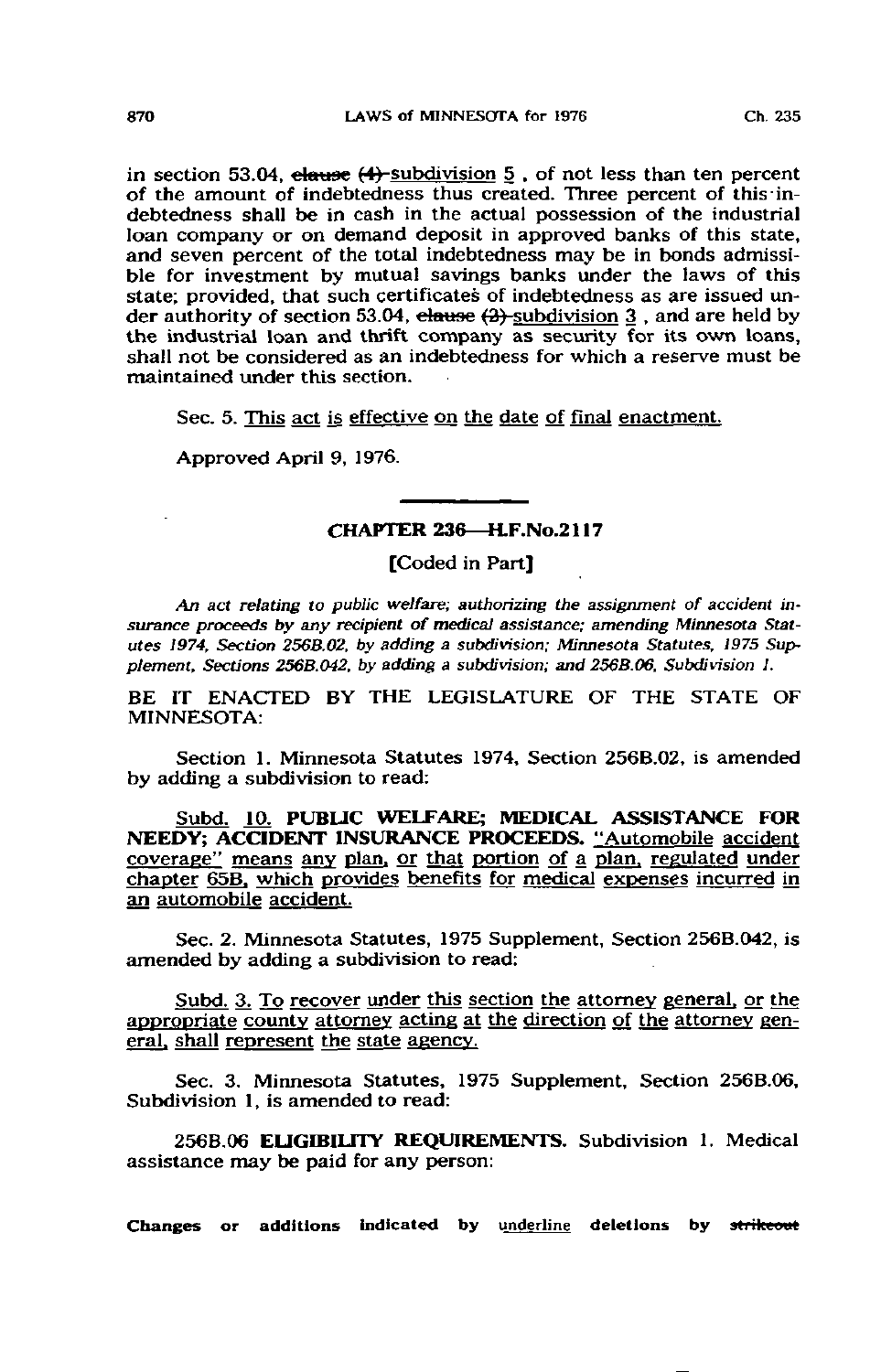(1) Who is eligible for or receiving public assistance under the aid to families with dependent children program; or

(2) Who is eligible for or receiving supplemental security income for the aged, blind and disabled; or

(3) Who except for the amount of income or resources would qualify for supplemental security income for the aged, blind and disabled, or aid to families with dependent children and is in need of medical assistance; or

(4) Who is under 21 years of age and in need of medical care that neither he nor his relatives responsible under sections 256B.01 to 256B.26 are financially able to provide; or

(5) Who is residing in a hospital for treatment of mental disease or tuberculosis and is 65 years of age or older and without means sufficient to pay the per capita hospital charge; and

(6) Who resides in Minnesota, or, if absent from the state, is deemed to be a resident of Minnesota in accordance with the regulations of the state agency; and

(7) Who alone, or together with his spouse, does not have equity in real property in excess of \$15,000; and

(8) Who, if single, does not have more than \$750 in cash or liquid assets or, if married, whose cash or liquid assets do not exceed \$1,OOO plus \$150 for each additional legal dependent; and

(9) Who has or anticipates receiving an annual income not in excess of \$2,600 for a single person, or \$3,250 for two family members (man and wife, parent and child, or two siblings), plus \$625 for each additional legal dependent, or who has income in excess of these maxima and in the month of application  $\leftarrow$ , or during the three months prior to the month of application  $\overline{)}_1$  incurs expenses for medical care that total more than one-half of the annual excess income in accordance with the regulations of the state agency. In such excess income cases, eligibility shall be limited to a period of six months beginning with the first of the month in which these medical obligations are first incurred.

Who has continuing monthly expenses for medical care that are more than the amount of his excess income, computed on a monthly basis, in which case eligibility may be established before the total income obligation referred to in the preceding paragraph is incurred, and medical assistance payments may be made to cover the monthly unmet medical need. In licensed nursing home and state hospital cases, both excess income and income over and above that required for justified needs are to be applied to the cost of institutional care; and

Changes or additions indicated by underline deletions by strikeout